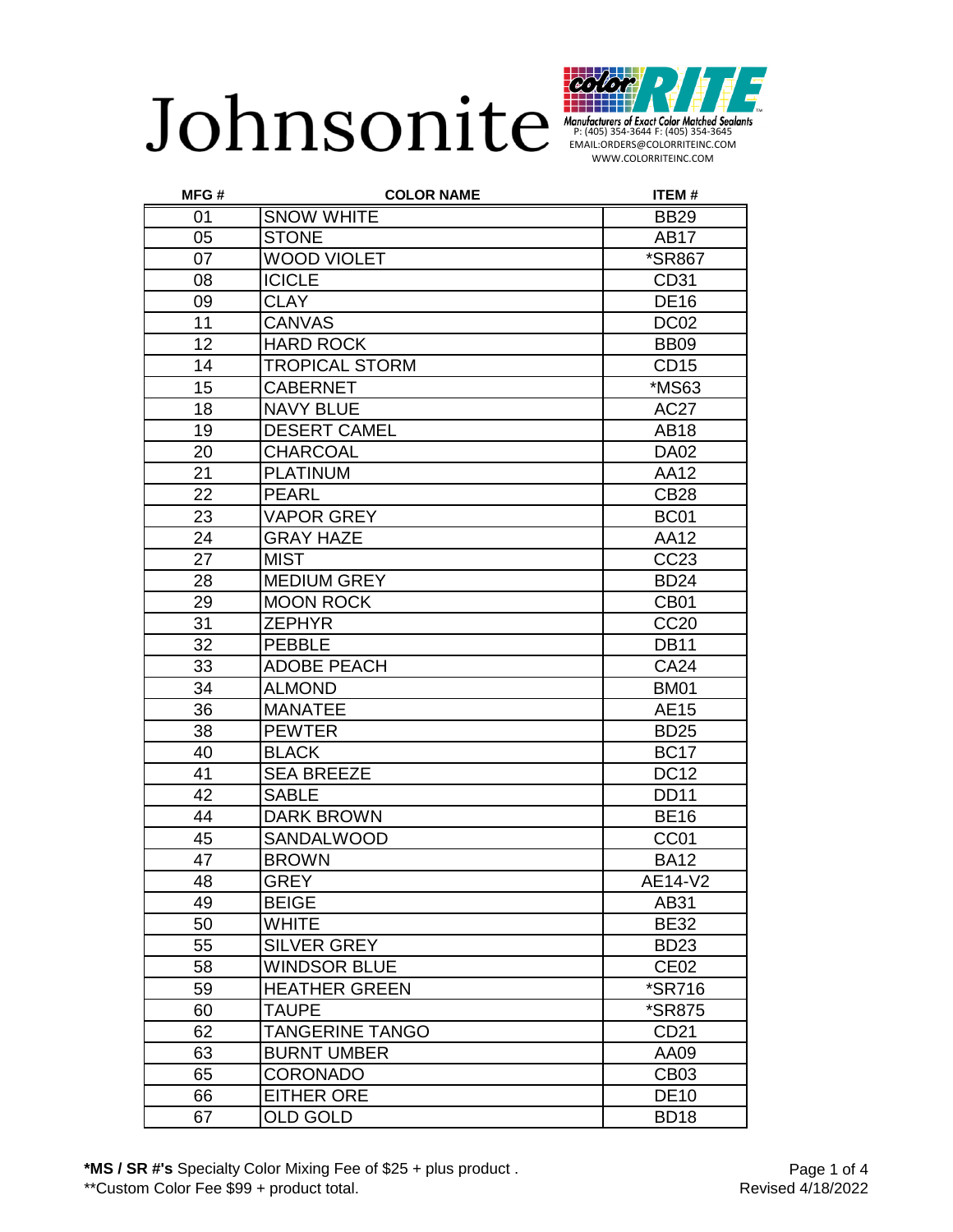

| MFG# | <b>COLOR NAME</b>      | <b>ITEM#</b>     |
|------|------------------------|------------------|
| 68   | <b>WHITE SAND</b>      | AC15             |
| 70   | <b>BLUEST</b>          | <b>DA10</b>      |
| 71   | <b>STORM CLOUD</b>     | CD <sub>09</sub> |
| 72   | <b>HARBOUR</b>         | AD <sub>28</sub> |
| 73   | <b>PALM LEAF</b>       | <b>DC13</b>      |
| 75   | <b>LEMON YELLOW</b>    | *MS148           |
| 76   | <b>CINNAMON</b>        | <b>DC10</b>      |
| 77   | <b>WHITE PEARL</b>     | AB15             |
| 79   | <b>BONE WHITE</b>      | <b>BM01</b>      |
| 80   | <b>FAWN</b>            | DB <sub>01</sub> |
| 82   | <b>BLACK PEARL</b>     | AA09             |
| 83   | <b>MIDNIGHT</b>        | <b>CD24</b>      |
| 84   | <b>BLUE JEANS</b>      | AC25             |
| 85   | <b>BURGUNDY</b>        | BD <sub>07</sub> |
| 86   | <b>HUNTER GREEN</b>    | <b>BC19</b>      |
| 92   | <b>BLUE LAGOON</b>     | AD27             |
| 101  | <b>SEAWEED</b>         | <b>CA01</b>      |
| 106  | <b>SKINNY DIP</b>      | *MS155           |
| 107  | <b>NEUTRALITY</b>      | <b>DD16</b>      |
| 111  | <b>HONEYCOMB</b>       | AC01             |
| 112  | <b>OAKLEY</b>          | <b>DB05</b>      |
| 113  | <b>CHESTNUTTY</b>      | <b>CA18</b>      |
| 121  | <b>CEMENT</b>          | <b>CA25</b>      |
| 123  | <b>MINERAL SPRINGS</b> | *MS203           |
| 129  | <b>SILK</b>            | CB <sub>15</sub> |
| 130  | <b>SISAL</b>           | <b>CC10</b>      |
| 132  | <b>ESPRESSO</b>        | <b>BD28</b>      |
| 135  | <b>CHINESE JADE</b>    | CE <sub>01</sub> |
| 138  | <b>CELERY</b>          | **CUSTOM         |
| 139  | <b>GLACIER</b>         | CB <sub>18</sub> |
| 146  | <b>BUTTERNUT</b>       | *MS49            |
| 147  | <b>SOUTH SEAS</b>      | *MS198           |
| 148  | <b>PAPRIKA</b>         | <b>DB12</b>      |
| 149  | <b>MILK CHOCOLATE</b>  | AA04             |
| 150  | <b>WETLANDS</b>        | CE <sub>06</sub> |
| 151  | <b>IGUANA</b>          | *SR647           |
| 152  | <b>SHAMROCK</b>        | *SR878           |
| 162  | <b>SOVEREIGN</b>       | *SR880           |
| 163  | <b>SALSA</b>           | <b>BA05</b>      |
| 165  | <b>SQUASHED</b>        | *MS33            |
| 166  | <b>SIENNA</b>          | <b>CA18</b>      |
| 167  | <b>FUDGE</b>           | <b>BE17</b>      |
| 168  | <b>THUNDER</b>         | AA01             |

**\*MS / SR #'s** Specialty Color Mixing Fee of \$25 + plus product .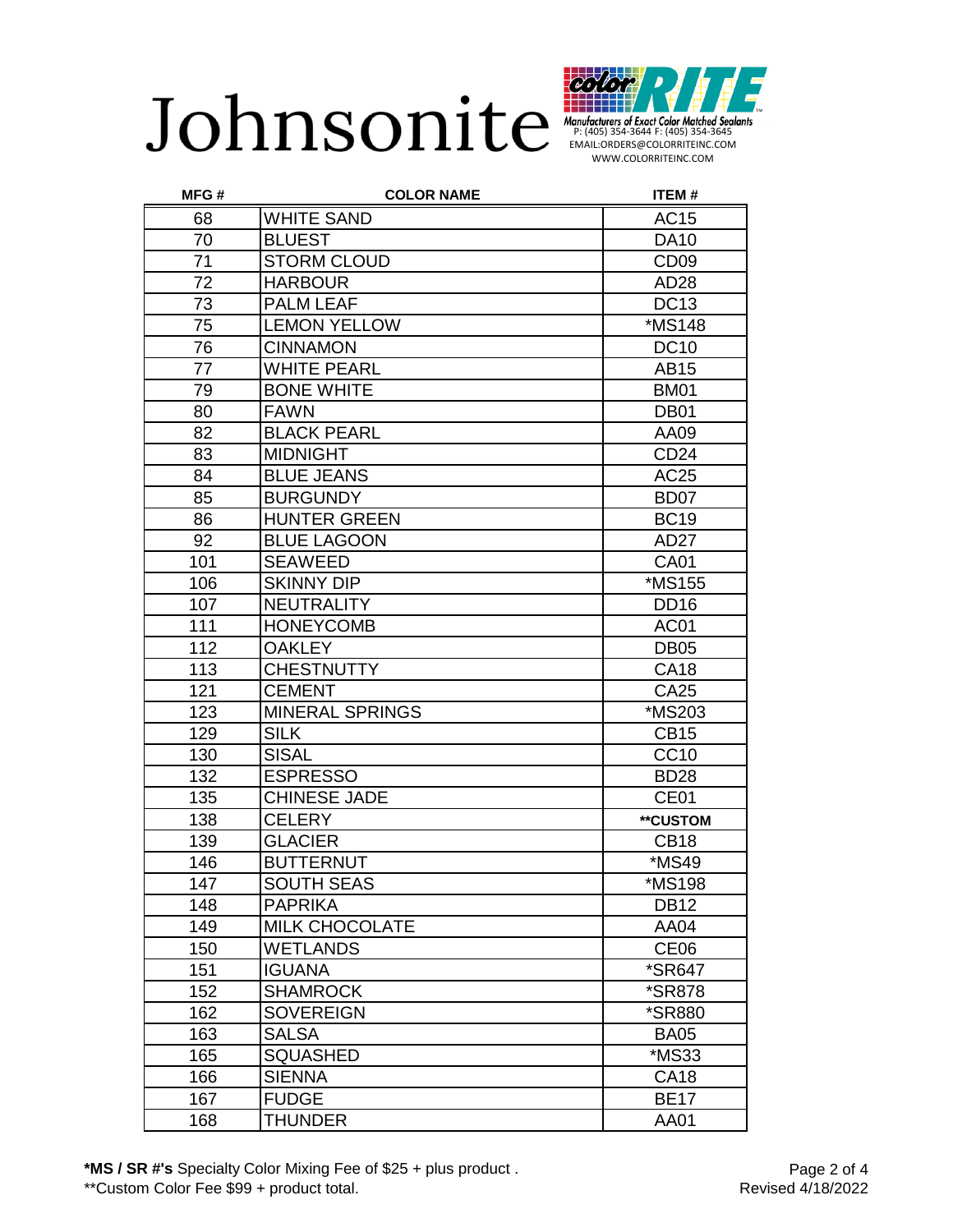

| MFG# | <b>COLOR NAME</b>     | <b>ITEM#</b>         |
|------|-----------------------|----------------------|
| 176  | <b>BRASS</b>          | CD <sub>22</sub>     |
| 177  | <b>COPPER</b>         | CD <sub>06</sub>     |
| 178  | <b>IRONSTONE</b>      | <b>BD19</b>          |
| 179  | <b>STEEL</b>          | <b>CB17</b>          |
| 186  | <b>MOUSI</b>          | <b>DE12</b>          |
| 190  | <b>GREEGE</b>         | AD <sub>09</sub>     |
| 191  | <b>LAZULI</b>         | **CUSTOM             |
| 192  | <b>TIDEWATER</b>      | <i><b>*SR695</b></i> |
| 194  | <b>ANTIQUE WHITE</b>  | <b>BA23</b>          |
| 195  | <b>ASH</b>            | BC <sub>09</sub>     |
| 197  | <b>SHADED</b>         | AE19                 |
| 199  | <b>DOCKSIDE</b>       | *SR882               |
| 259  | <b>TERRA FIRMA</b>    | DE <sub>01</sub>     |
| 261  | <b>AUTUMN</b>         | <b>CD11</b>          |
| 262  | <b>DRIZZLE</b>        | CC <sub>19</sub>     |
| 264  | <b>GROUNDED</b>       | *MS167               |
| 271  | <b>SEEDLING</b>       | <i><b>*SR622</b></i> |
| 273  | <b>COPPER PENNY</b>   | *MS175               |
| 274  | <b>GOLD DIGGER</b>    | *MS154               |
| 276  | <b>MYSTICAL</b>       | BD <sub>05</sub>     |
| 280  | <b>SHORELINE</b>      | AE23                 |
| 281  | <b>GRIZZLY</b>        | <b>BD05</b>          |
| 282  | <b>VAPORIZE</b>       | <b>CE19</b>          |
| 283  | <b>TOAST</b>          | CD <sub>13</sub>     |
| 284  | <b>GANACHE</b>        | <b>BA12</b>          |
| 285  | <b>MORNING LIGHT</b>  | <i><b>*SR715</b></i> |
| 286  | <b>FORTUNE COOKIE</b> | <b>BB15</b>          |
| 287  | <b>RUSTIC</b>         | AB01                 |
| 289  | <b>JADED</b>          | *MS46                |
| 291  | <b>LAGUNA</b>         | *MS178               |
| 292  | <b>EVENING SHOWER</b> | AC26                 |
| 293  | <b>PEACOCK</b>        | *SR879               |
| 294  | <b>BIGTOP</b>         | AA30                 |
| 460  | <b>COTTON WHITE</b>   | CC <sub>26</sub>     |
| 461  | <b>WICKER</b>         | <b>AE28</b>          |
| 465  | <b>SEAFARER</b>       | *MS81B               |
| 467  | <b>ARUGULA</b>        | <i><b>*SR849</b></i> |
| 468  | <b>GULFSTREAM</b>     | <i><b>*SR769</b></i> |
| 469  | <b>MYSTIFY</b>        | AE18                 |
| 470  | <b>CERULEAN</b>       | <b>CB18</b>          |
| 471  | <b>BOK CHOY</b>       | <i><b>*SR667</b></i> |
| 472  | <b>IMPERIAL</b>       | <i><b>*SR753</b></i> |
| 473  | <b>BUTTERSCOTCH</b>   | AA06                 |

**\*MS / SR #'s** Specialty Color Mixing Fee of \$25 + plus product .